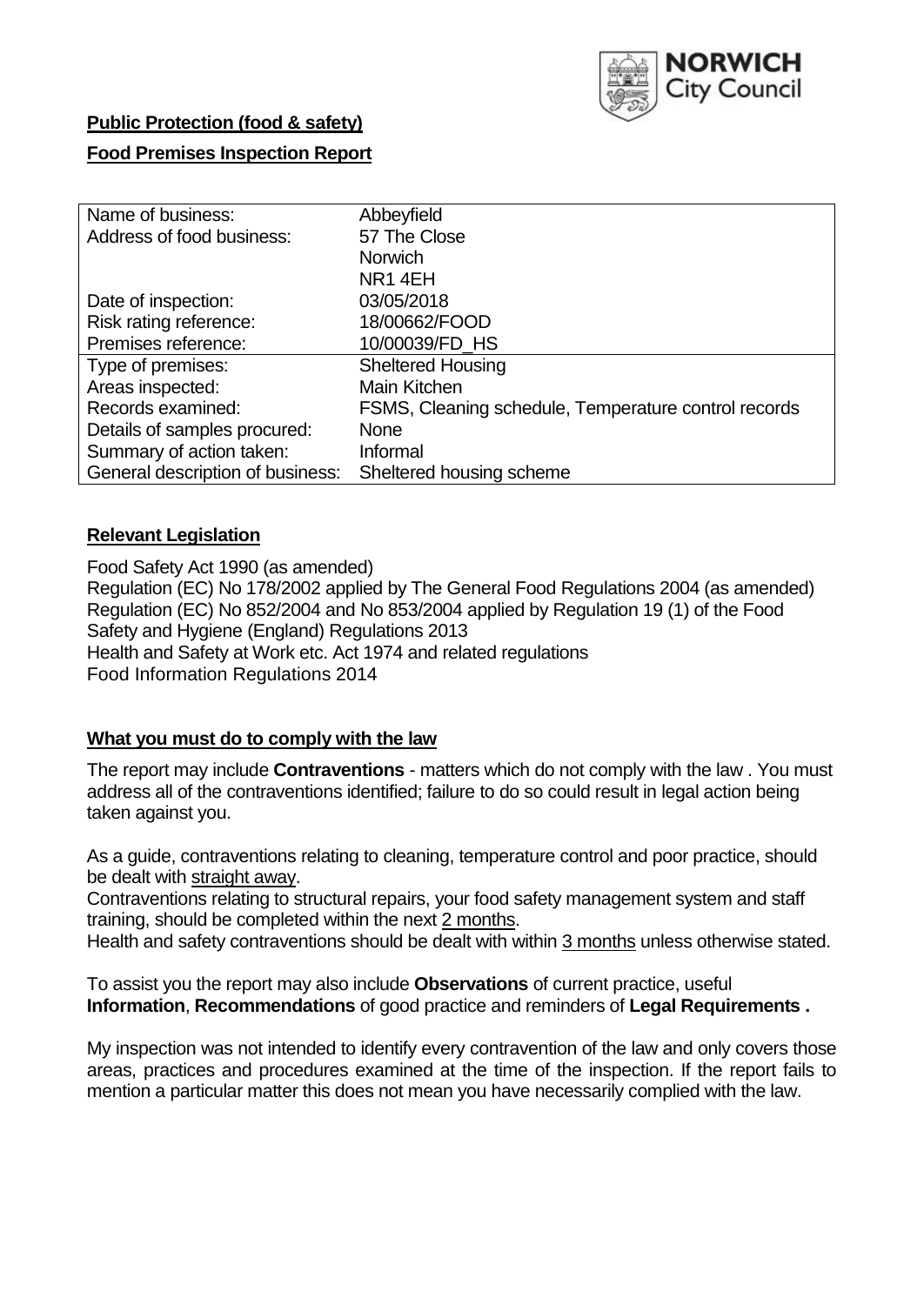# **FOOD SAFETY**

### **How we calculate your Food Hygiene Rating:**

The food safety section has been divided into the three areas which you are scored against for the hygiene rating: 1. food hygiene and safety procedures, 2. structural requirements and 3. confidence in management/control procedures. Each section begins with a summary of what was observed and the score you have been given. Details of how these scores combine to produce your overall food hygiene rating are shown in the table.

| <b>Compliance Area</b>                     |          |    |           | <b>You Score</b> |                |    |           |    |                |  |  |
|--------------------------------------------|----------|----|-----------|------------------|----------------|----|-----------|----|----------------|--|--|
| Food Hygiene and Safety                    |          |    |           | $\Omega$         | 5              | 10 | 15        | 20 | 25             |  |  |
| <b>Structure and Cleaning</b>              |          |    | $\Omega$  | 5                | 10             | 15 | 20        | 25 |                |  |  |
| Confidence in management & control systems |          |    | 0         | 5                | 10             | 15 | 20        | 30 |                |  |  |
|                                            |          |    |           |                  |                |    |           |    |                |  |  |
| <b>Your Total score</b>                    | $0 - 15$ | 20 | $25 - 30$ |                  | $35 - 40$      |    | $45 - 50$ |    | > 50           |  |  |
| <b>Your Worst score</b>                    | 5        | 10 | 10        |                  | 15             |    | 20        |    |                |  |  |
|                                            |          |    |           |                  |                |    |           |    |                |  |  |
| <b>Your Rating is</b>                      | 5        | 4. | 3         |                  | $\overline{2}$ |    |           |    | $\overline{0}$ |  |  |

Your Food Hygiene Rating is 5 - a very good standard



# **1. Food Hygiene and Safety**

Food hygiene standards are high. You demonstrated a very good standard of compliance with legal requirements. You have safe food handling practices and procedures and all the necessary control measures to prevent cross-contamination are in place. Some minor contraventions require your attention. **(Score 5)**

### Contamination risks

**Contravention** The following exposed food to the general risk of cross-contamination with bacteria or allergens or its physical contamination with dirt or foreign objects:

- raw eggs were stored in the chiller next to ready to eat foods.
- raw and ready to eat items were stored together in the freezer. (Ideally separate these into different areas of the freezer.
- no wipes were available for the probe thermometer, although you were cleaning this under boiling hot water
- a few open dry goods were seen which should be sealed or decanted into sealed containers.

**Legal Requirement** At all stages of production, processing and distribution, food must be protected from any contamination likely to render it unfit for human consumption,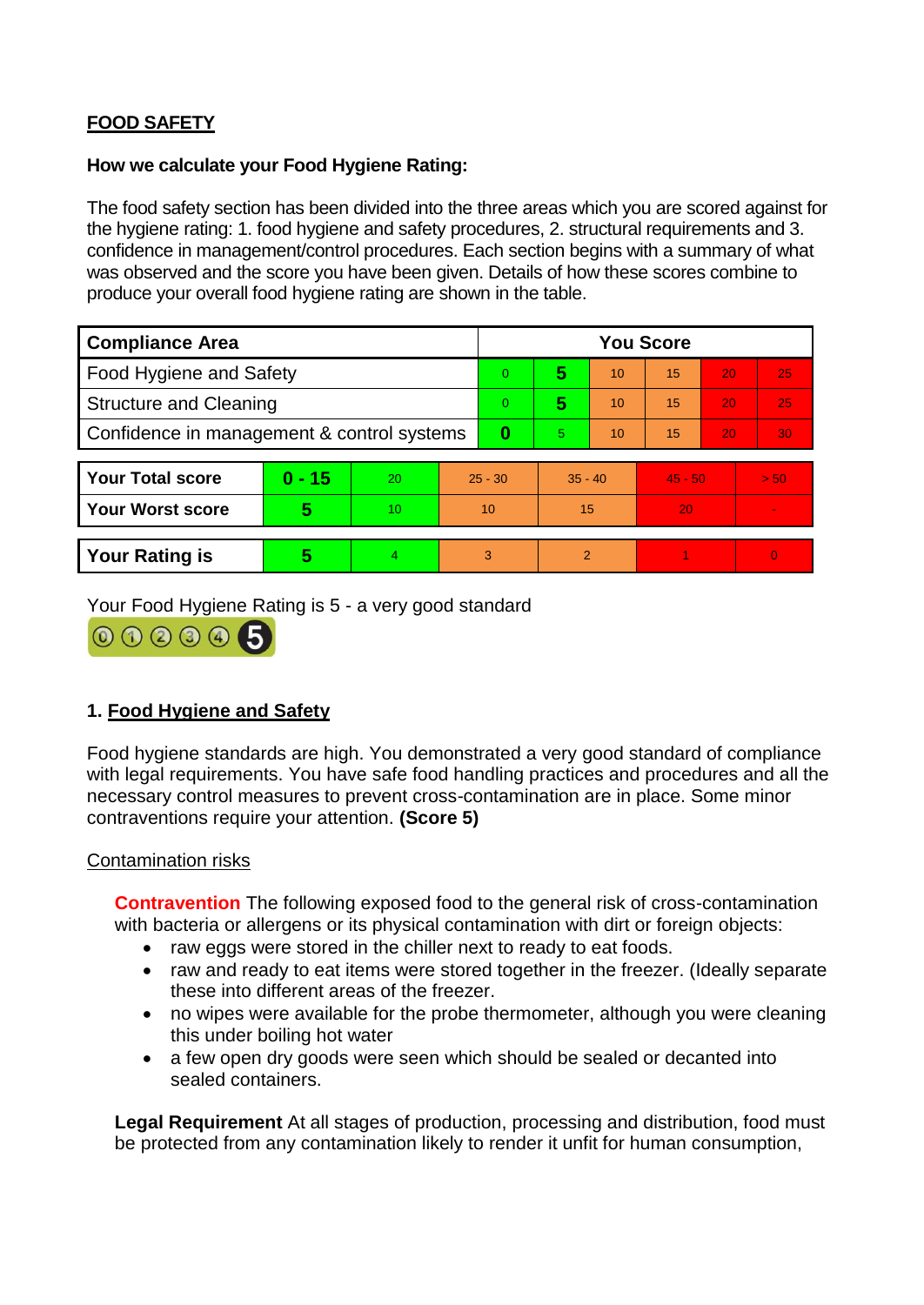injurious to health or contaminated in such a way that it would be unreasonable to expect it to be consumed in that state.

**Information** The FSA (visit www.food.gov.uk for more information) has issued guidance on controlling E.coli 0157 through:

- the complete separation of raw and ready-to-eat food
- the correct use of wash-hand basins and thorough hand-washing
- having dedicated equipment (including complex equipment) for raw and ready-to-eat foods
- through 2-stage cleaning and the correct use of sanitisers
- and by controlling the risks posed by soily vegetables.

**Guidance** If equipment and utensils (for example chopping boards, containers and tongs) are to be used for raw and RTE foods, they should be disinfected by heat or an adequate dishwasher cycle (able to reach 80°C for 15 seconds) between uses.

**Guidance** If heat disinfection or a dishwasher is not possible, separate equipment and utensils should be used for handling raw and RTE foods. Such equipment should be easily identifiable (colour coded) must be stored and washed separately.

**Recommendation** Provide a rack for the storage of chopping boards so they do not touch. They were laid flat on each other which could lead to the transfer of bacteria.

#### Hand-washing

**Contravention** The following evidence indicated hand-washing was not suitably managed:

• the wash hand basin was not being used. Items stood all around it preventing easy access to it.

**Information** Proper hand-washing is essential in preventing the spread of E.coli 0157 and other harmful bacteria onto food and food contact surfaces. Please refer to the enclosed catering and retail guide 'E.coli - What you must do to keep your hands clean' for practical advice on keeping you and your customers safe.

### Temperature Control

**Contravention** The following evidence indicated there was a risk of bacteria growing on food:

ensure you check the temp of high risk foods delivered to your business.

**Guidance** It is essential to know that your probe thermometer is working properly. If the reading is outside these ranges you should replace your probe or return it to the manufacturer to be calibrated. A simple way to check a digital probe is to put it in iced water and boiling water:

- The readings in iced water should be between -1<sup>o</sup>C and 1°C.
- The readings in boiling water should be between 99°C and 101°C.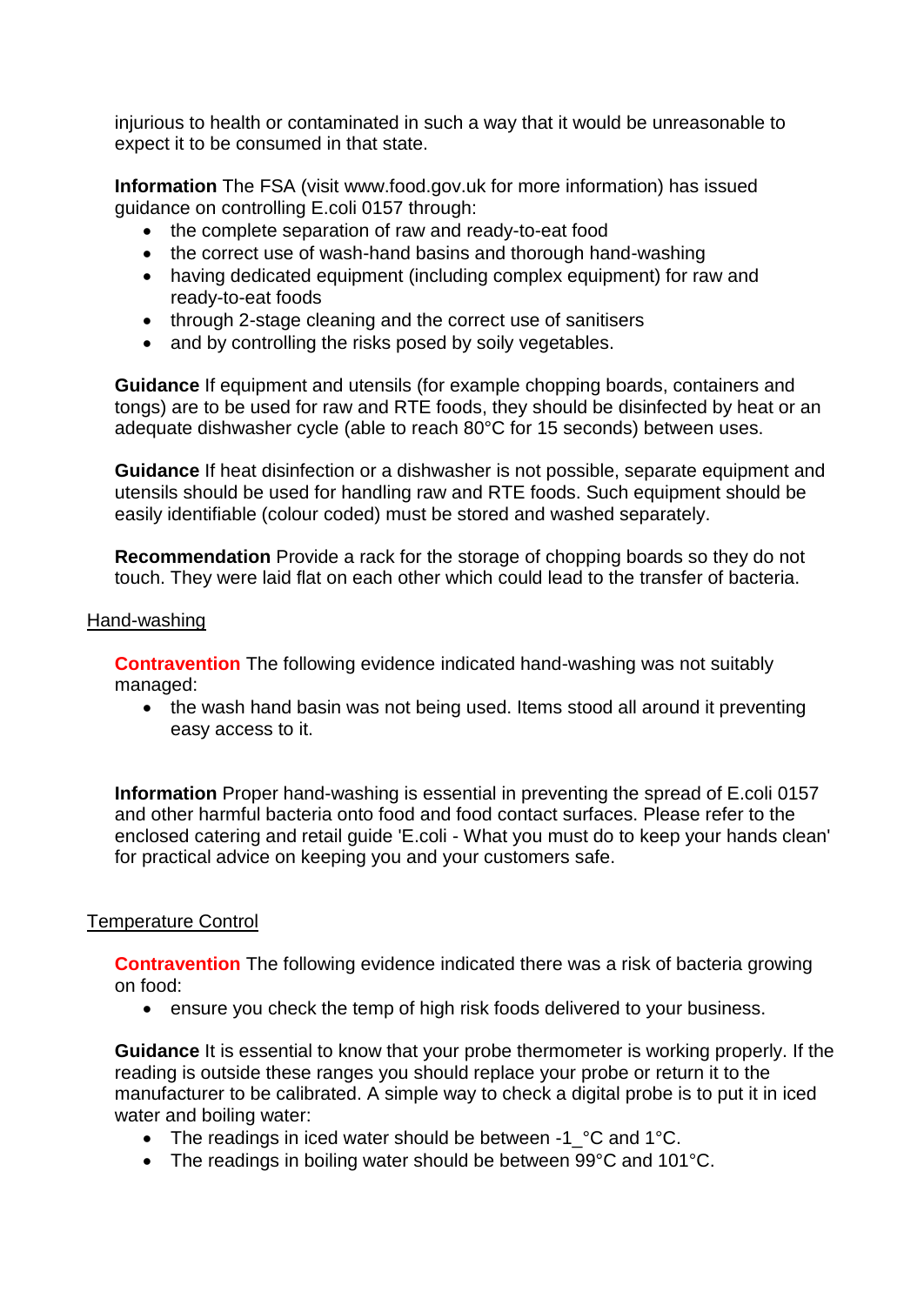**Guidance** Take care probe thermometers do not cause cross contamination. Make sure they are kept clean and disinfected with probe wipes before and after each use

**Recommendation** Your SFBB pack contains details of how to calibrate your probe thermometer so you can be sure it is giving the correct reading. Discard the probe if it deviates by more than +/- 1 degree C

**Observation** I was pleased to see you were able to limit bacterial growth and/or survival by applying appropriate temperature controls at points critical to food safety and that you were diligently monitoring temperatures.

**Observation** All temperatures were found to be satisfactory.Staff were aware of critical temperatures. Adequate monitoring takes place.

#### Unfit food

**Contravention** The following food was unfit (and was seized or destroyed in my presence) because it was either; past its use by date; did not conform to food safety requirements; was not produced, prepared or processed in accordance with the regulations; or, in the case of fresh meat, its origin could not be determined:

 you had frozen items bearing a use by date, which had now passed. If you do this you must apply additional labels to indicate when the product was frozen, and when defrosted. Also ensure you freeze well within date.

**Recommendation** You should have a system to identify when open or prepared foods need to be used by or discarded, to ensure the food is fit for consumption. I recommend you apply labels which give a day or date that is 2 days after the day of production e.g. if food is opened on Monday it should be used by the end of Wednesday.

**Observation** I was pleased to see date coding to the majority of food and you were aware of use by and best before dates.

### **2. Structure and Cleaning**

The structure facilities and standard of cleaning and maintenance are all of a good standard and only minor repairs and/or improvements are required. Pest control and waste disposal provisions are adequate. The minor contraventions require your attention. **(Score 5)**

#### Cleaning of Structure

**Observation** The kitchen had been well maintained and the standard of cleaning was exceptionally high.

**Contravention** The two cellar stores had high level cobwebs and some debris to the floor which should be cleaned.

#### Cleaning of Equipment and Food Contact Surfaces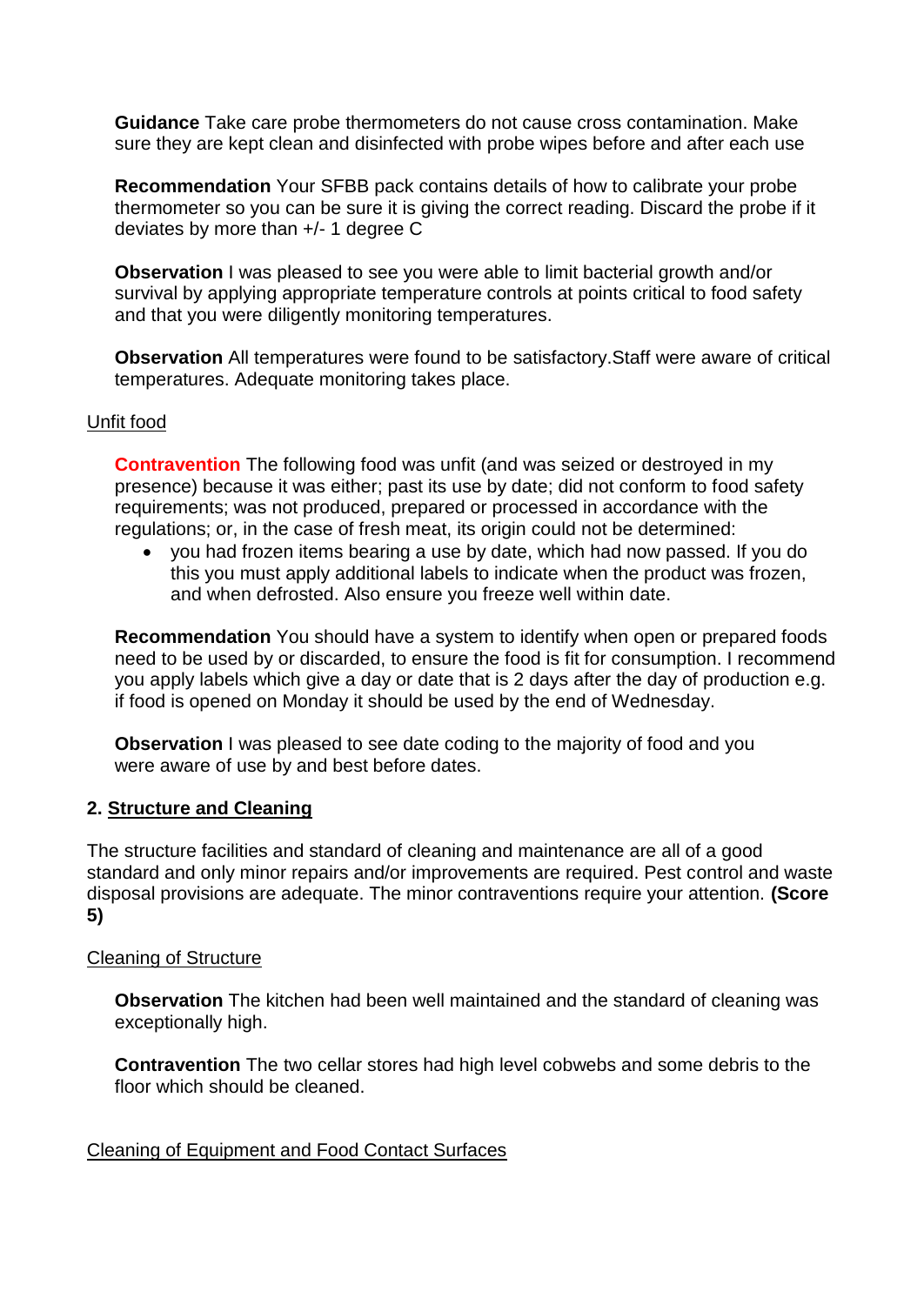**Observation** You had dedicated equipment for the preparation of raw and ready-to-eat foods.

**Observation** You had colour-coded equipment on which to prepare food.

## Cleaning Chemicals / Materials / Equipment and Methods

**Observation** You were using sanitiser that meets the recommended British Standards and were aware of the correct contact time.

#### **Maintenance**

**Contravention** The following items had not been suitably maintained and must be repaired or replaced:

- tap top missing to the sink in the kitchen which was harbouring dirt
- the walls and ceiling of the larger cellar store had blown and crumbling brickwork, and paint, probably due to damp. These should be investigated and at a minimum redecorated to provide a sound, easy to clean finish.

### Facilities and Structural provision

**Observation** I was pleased to see the premises had been well maintained and that adequate facilities had been provided.

**Observation** As discussed it may be better to consider transferring all fridges and freezers into the smaller vaulted cellar room, as it was in a better structural condition, and was closer to the kitchen. Please remember that access and egress to this should be safe.

### Pest Control

**Observation** You have a contract and a Electric Fly Killer. Your contractor confirmed there have been no pest issues identified within the building.

**Contravention** The high level air vent in the smaller vaulted cellar requires making vermin proof as the gaps were very large and could allow pest access.

### **3. Confidence in Management**

A food safety management system is in place and you comply fully with the law. Hazards to food are understood properly controlled managed and reviewed. Your records are appropriate and being maintained. All your staff are suitably supervised and trained. You have a very good track record. **(Score 0)**

### Type of Food Safety Management System Required